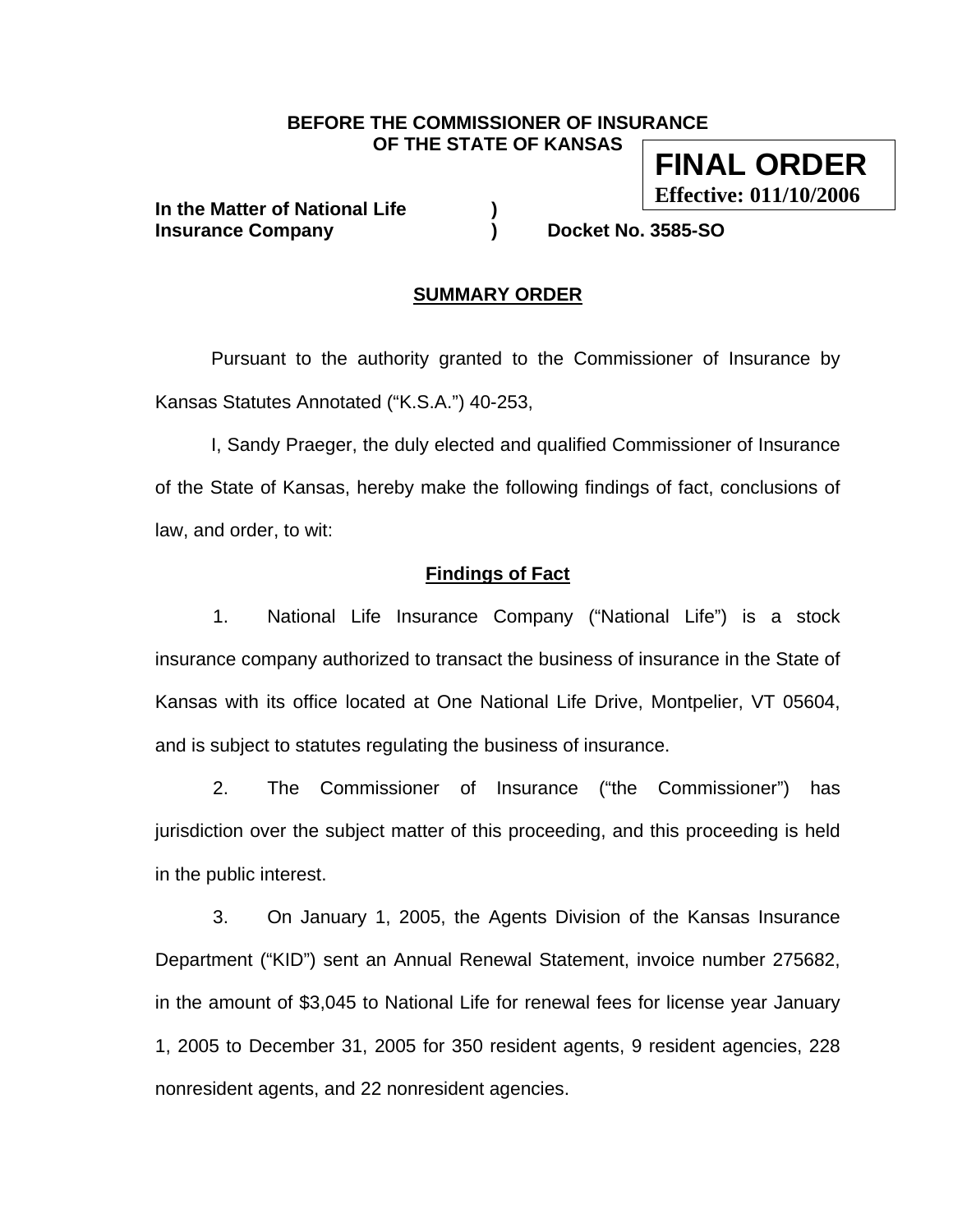4. National Life tendered check number 00852896 dated February 18, 2005 to the Department in the amount of \$3,045.

5. On January 1, 2005, KID sent a Monthly Appointment Billing Statement, invoice number 276631, in the amount of \$15 to National Life for 1 resident agent, 1 resident agency, and 1 late agency addition.

6. Attached to the billing was an Agent/Agency Certifications listing agents certified during the billing period.

7. In the cover letter accompanying the Monthly Appointment Billing Statement, KID stated, in relevant part, "Payment without comment confirms that each certification is valid."

8. National Life tendered check number 00851833 dated February 8, 2005 to the Department in the amount of \$15.

9. Attached to the billing was an Agent/Agency Certifications listing agents certified during the billing period.

10. On February 1, 2005, KID sent a Monthly Appointment Billing Statement, invoice number 277866, in the amount of \$15 to National Life for 2 nonresident agents and 1 resident agent.

11. Attached to the billing was an Agent/Agency Certifications listing agents certified during the billing period.

12. In the cover letter accompanying the Monthly Appointment Billing Statement, KID stated, in relevant part, "Payment without comment confirms that each certification is valid."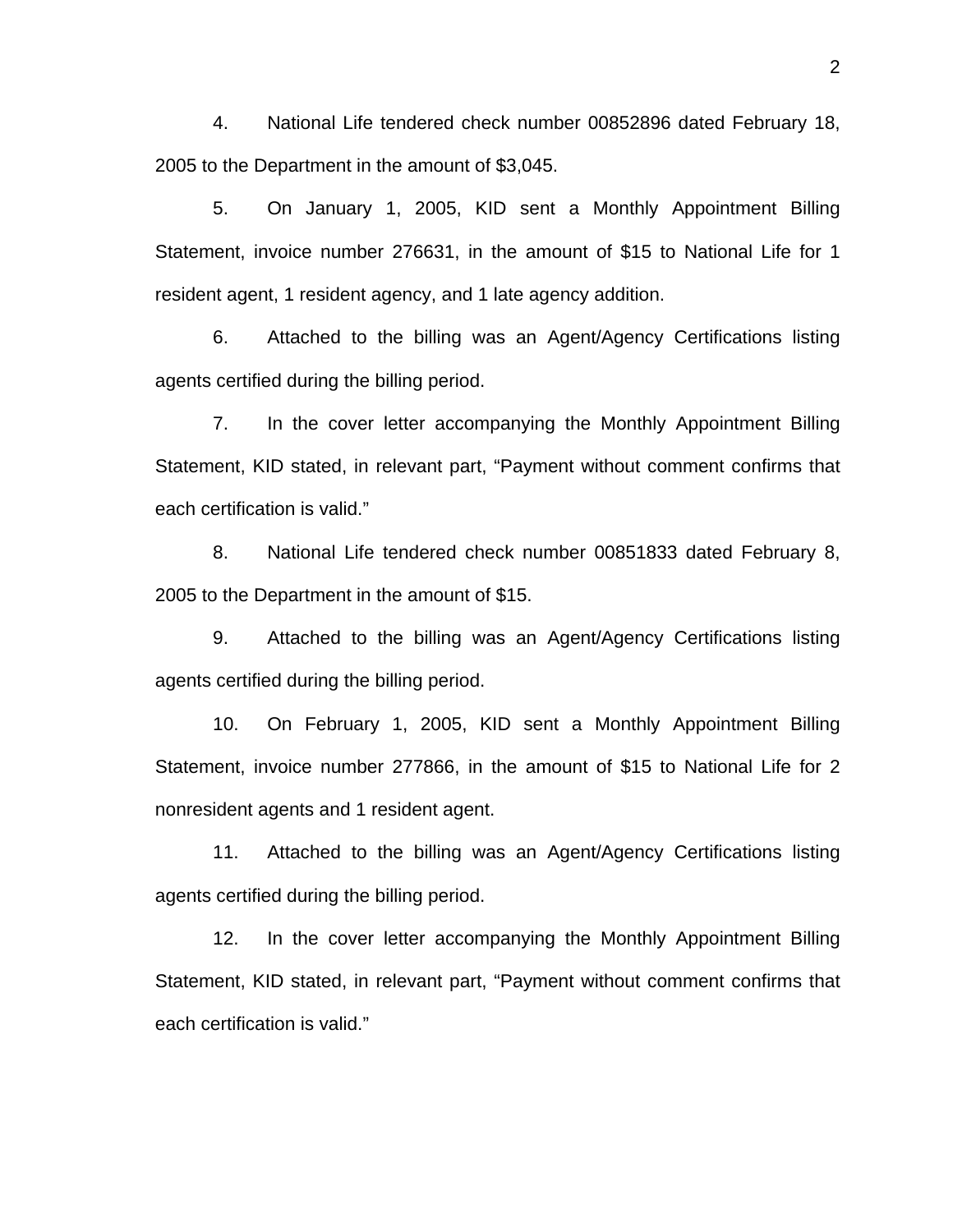13. National Life tendered check number 00854575 dated March 8, 2005 to the Department in the amount of \$15.

14. On March 1, 2005, KID sent a Monthly Appointment Billing Statement, invoice number 279377, in the amount of \$20 to National Life for 3 resident agents and 1 nonresident agent.

15. Attached to the billing was an Agent/Agency Certifications listing agents certified during the billing period.

16. In the cover letter accompanying the Monthly Appointment Billing Statement, KID stated, in relevant part, "Payment without comment confirms that each certification is valid."

17. National Life tendered check number 00858202 dated April 8, 2005 to the Department in the amount of \$20.

18. On April 1, 2005, KID sent a Monthly Appointment Billing Statement, invoice number 280073, in the amount of \$860 to National Life for 110 nonresident agents, 61 resident agents, and 1 nonresident agency.

19. Attached to the billing was an Agent/Agency Certifications listing agents certified during the billing period.

20. In the cover letter accompanying the Monthly Appointment Billing Statement, KID stated, in relevant part, "Payment without comment confirms that each certification is valid."

21. National Life tendered check number 00861222 dated May 9, 2005 to the Department in the amount of \$860.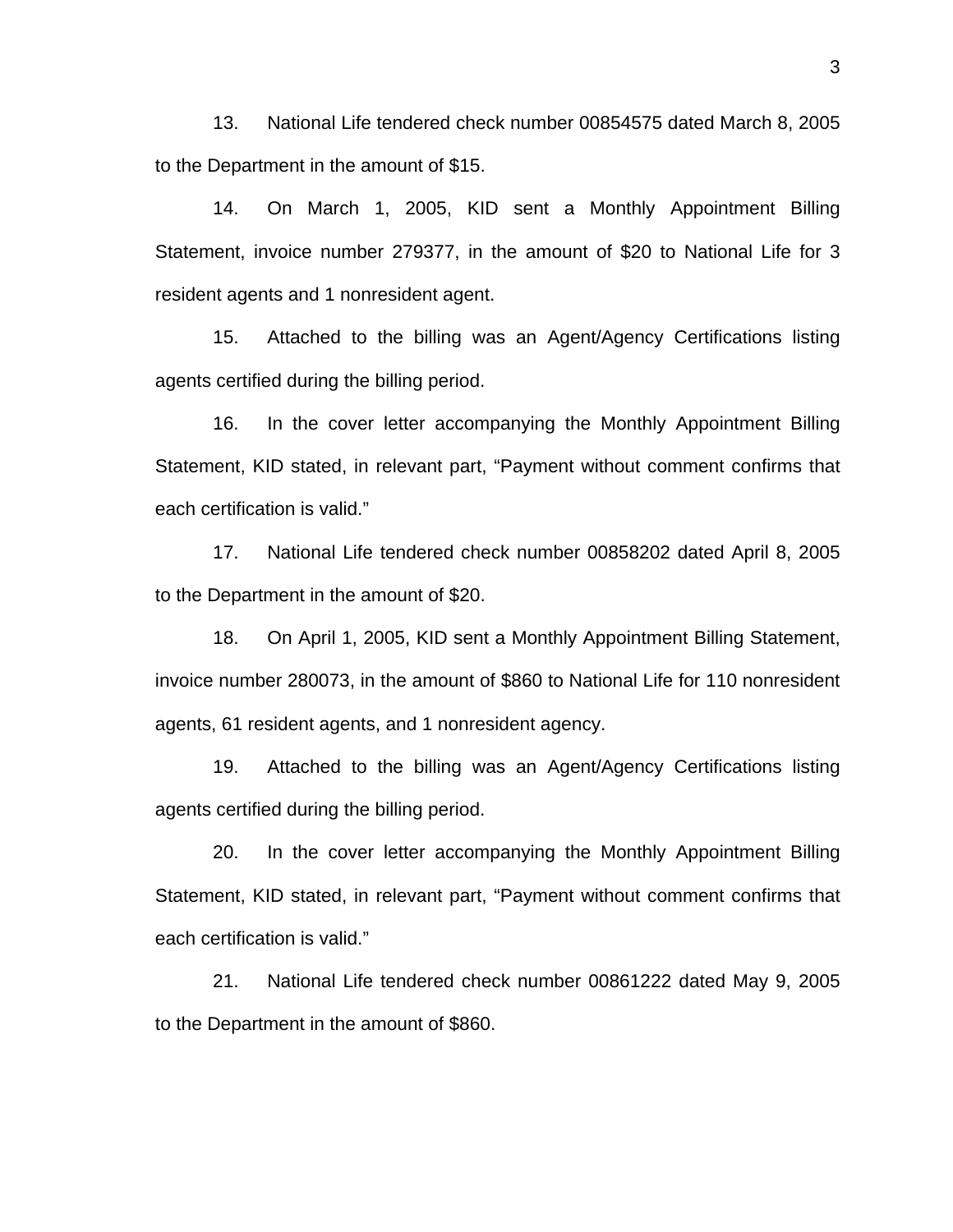22. On August 1, 2005, KID sent a Monthly Appointment Billing Statement, invoice number 285535, in the amount of \$270 to National Life for 18 nonresident agents, 34 resident agents, and 2 nonresidential agencies.

23. Attached to the billing was an Agent/Agency Certifications listing agents certified during the billing period.

24. In the cover letter accompanying the Monthly Appointment Billing Statement, KID stated, in relevant part, "Payment without comment confirms that each appointment is valid."

25. National Life tendered check number 00873286 dated September 9, 2005 to the Department in the amount of \$270.

26. Attached to the billing was an Agent/Agency Certifications listing agents certified during the billing period.

27. On September 1, 2005, KID sent a Monthly Appointment Billing Statement, invoice number 286262, in the amount of \$5 to National Life for 1 nonresident agent.

28. In the cover letter accompanying the Monthly Appointment Billing Statement, KID stated, in relevant part, "Payment without comment confirms that each appointment is valid."

29. National Life tendered check number 00876791 dated October 5, 2005 to the Department in the amount of \$5.

30. Attached to the billing was an Agent/Agency Certifications listing agents certified during the billing period.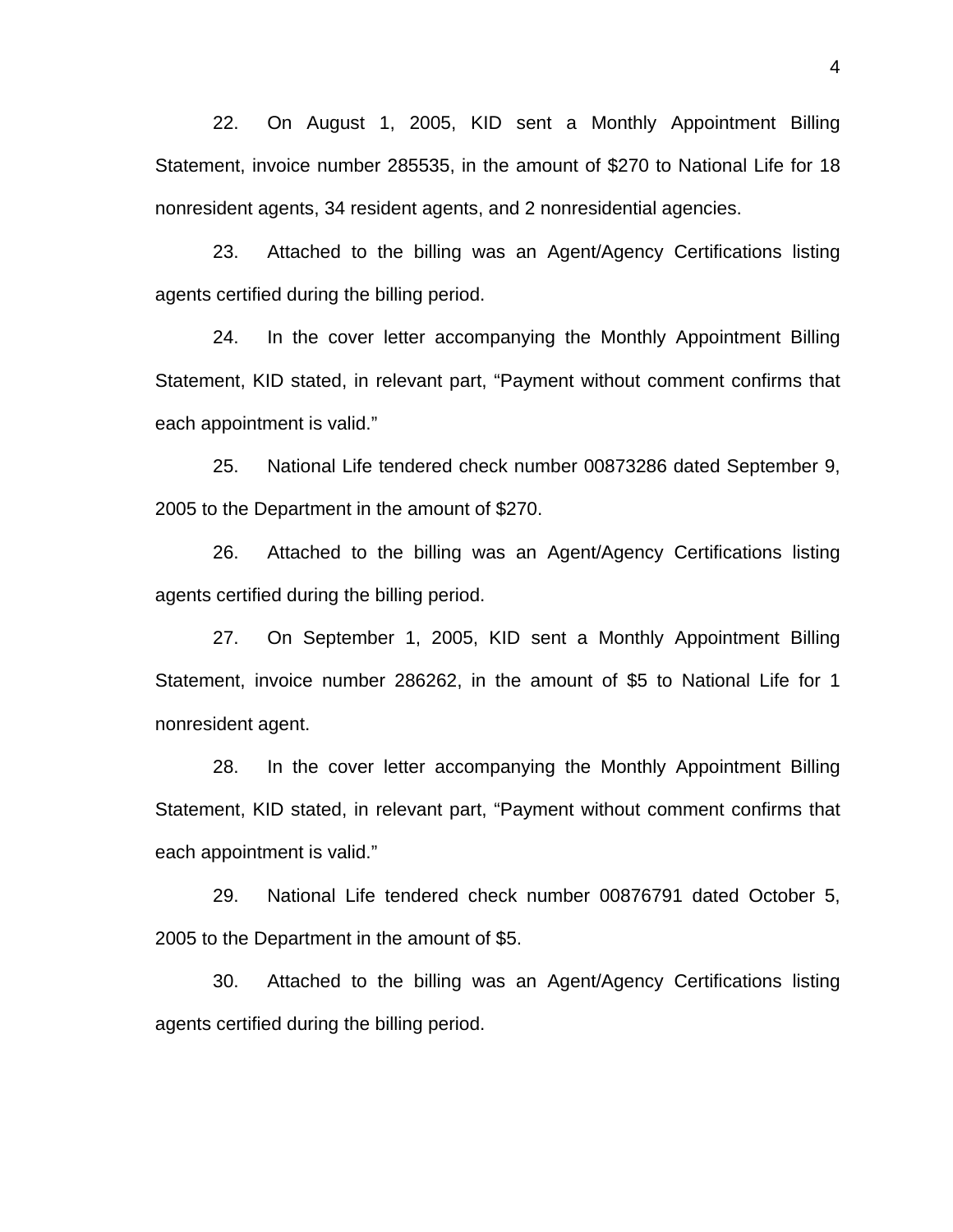31. On October 1, 2005, KID sent a Monthly Appointment Billing Statement, invoice number 288261, in the amount of \$10 to National Life for 1 resident agent and 1 nonresident agent.

32. Attached to the billing was an Agent/Agency Certifications listing agents certified during the billing period.

33. In the cover letter accompanying the Monthly Appointment Billing Statement, KID stated, in relevant part, "Payment without comment confirms that each appointment is valid."

34. National Life tendered check number 00879722 dated November 9, 2005 to the Department in the amount of \$10.

35. On November 1, 2005, KID sent a Monthly Appointment Billing Statement, invoice number 288971, in the amount of \$295 to National Life for 35 resident agents, 22 nonresident agents, and 2 nonresident agencies.

36. Attached to the billing was an Agent/Agency Certifications listing agents certified during the billing period.

37. In the cover letter accompanying the Monthly Appointment Billing Statement, KID stated, in relevant part, "Payment without comment confirms that each appointment is valid."

38. National Life tendered check number 00883198 dated December 2, 2005 to the Department in the amount of \$295.

39. Attached to the billing was an Agent/Agency Certifications listing agents certified during the billing period.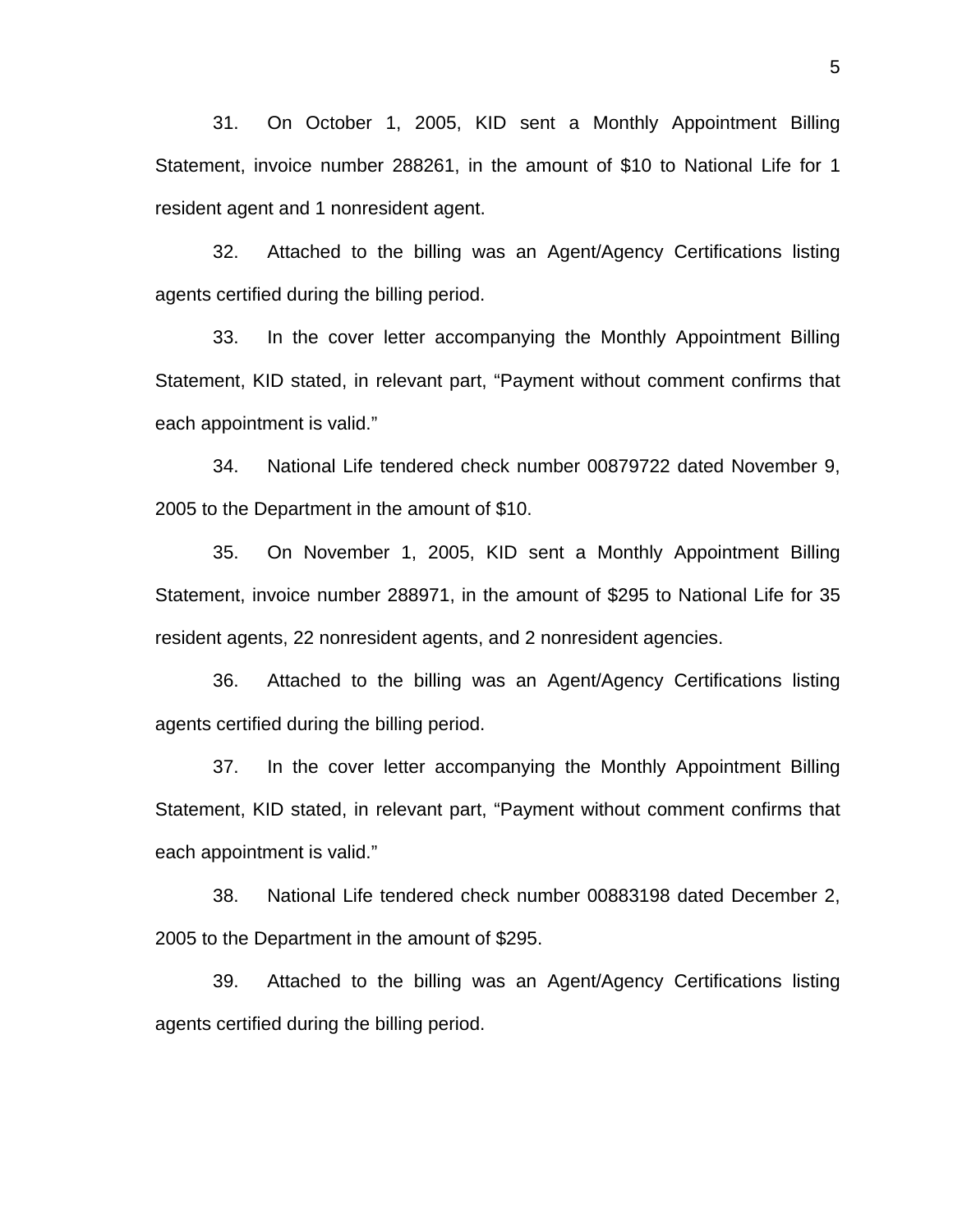40. On December 1, 2005, KID sent a Monthly Appointment Billing Statement, invoice number 289699, in the amount of \$625 to National Life for 66 resident agents, 58 nonresident agents, and 1 nonresident agency.

41. Attached to the billing was an Agent/Agency Certifications listing agents certified during the billing period.

42. In the cover letter accompanying the Monthly Appointment Billing Statement, KID stated, in relevant part, "Payment without comment confirms that each appointment is valid."

43. National Life tendered check number 00886836 dated January 6, 2006 to the Department in the amount of \$625.

44. On the Year 2005 Annual Premium Tax Statement Retaliatory Summary Sheet, National Life included Line 8a. Resident Agent Certification Fees, Column 2 Kansas Basis as \$2,760 and Column 3 Company's Home State Basis for Kansas Companies as \$5,550.

45. On the Year 2005 Annual Premium Tax Statement Retaliatory Summary Sheet, National Life included Line 8b. Resident Agent Certification Fees, Column 2 Kansas Basis as \$2,205 and Column 3 Company's Home State Basis for Kansas Companies as \$3,780.

46. Based on their 2005 Annual Premium Tax Statement Retaliatory Summary Sheet, National Life remitted payment for taxes.

47. On July 31, 2006, KID advised National Life that it understood that Vermont charges \$60 per agent for original appointments and \$60 per agent for biennial renews.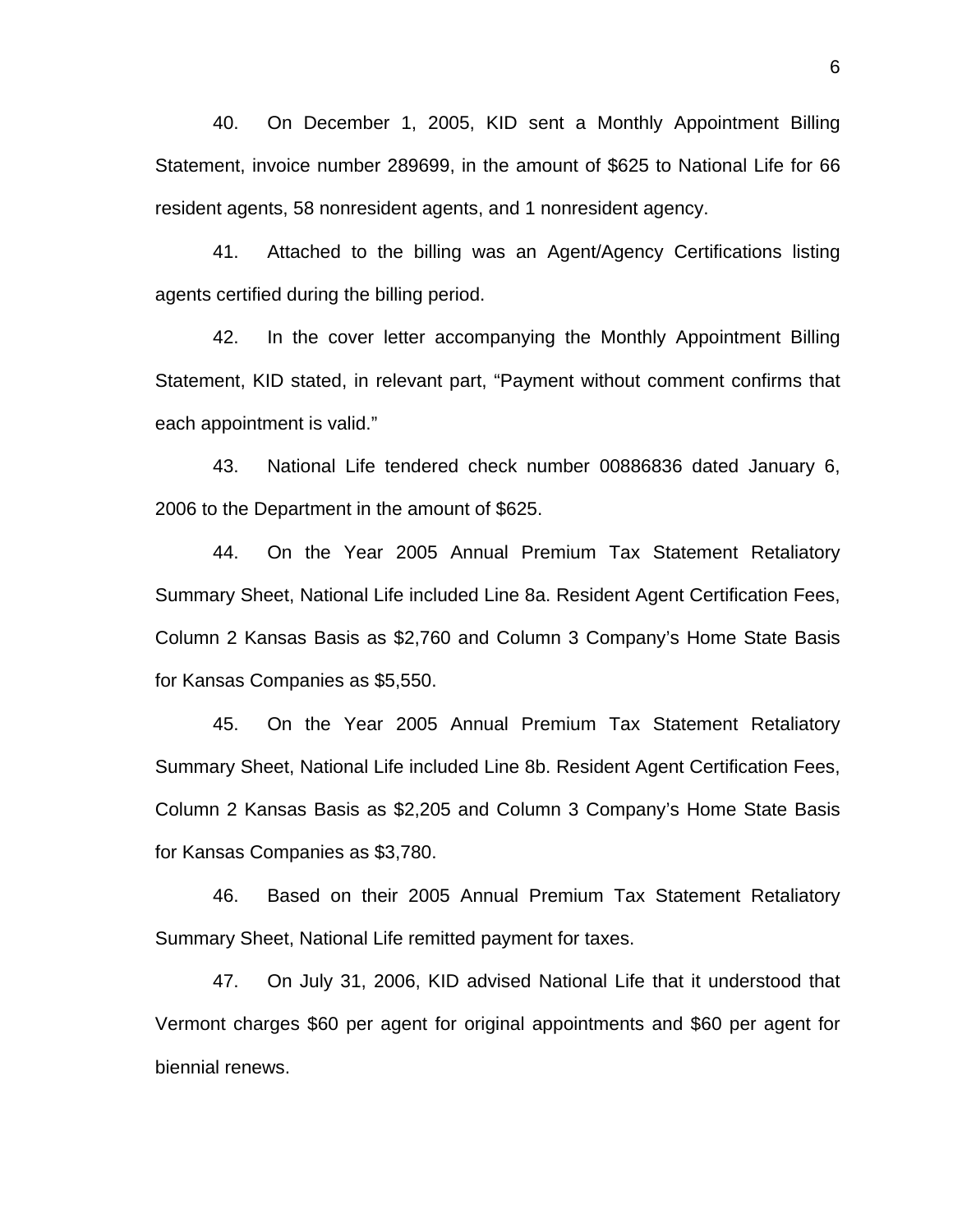48. Based on Vermont's charges to Kansas companies, KID advised National Life on July 31, 2006 that Line 8a Column 3 should have totaled \$33,120 for 202 new resident agents and 350 resident agent renewals.

49. Based on Vermont's charges to Kansas companies, KID advised National Life on July 31, 2006 that Line 8b Column 3 should have totaled \$24,460 for 213 new nonresident agents and 228 nonresident agent renewals.

50. Based on Vermont's charges to Kansas companies, KID advised National Life on July 31, 2006 that Line 9a Column 3 should have totaled \$600 for 1 new resident agency and 9 resident agency renewals.

51. Based on Vermont's charges to Kansas companies, KID advised National Life on July 31, 2006 that Line 9b Column 3 should have totaled \$1,680 for 6 new nonresident agencies and 9 nonresident agency renewals.

52. On August 7, 2006, National Life advised KID that Vermont does not appoint corporations (agencies), therefore, there is no retaliatory fee on this.

53. On August 7, 2006, KID revised the 2005 Annual Premium Tax Statement Retaliatory Summary Sheet for National Life to exclude \$600 for 1 new resident agency and 9 resident agency renewals and \$1,680 for 6 new nonresident agencies and 9 nonresident agency renewals.

54. KID provided a Year 2005 State of Kansas Tax Remittance Statement Recalculation Worksheet and Payment Method for Amended Tax Form Payments/ Refunds to National Life with a new balance of \$30,285.66.

### **Conclusions of Law**

55. Kansas Statutes Annotated ("K.S.A.") 40-252 states, in relevant part: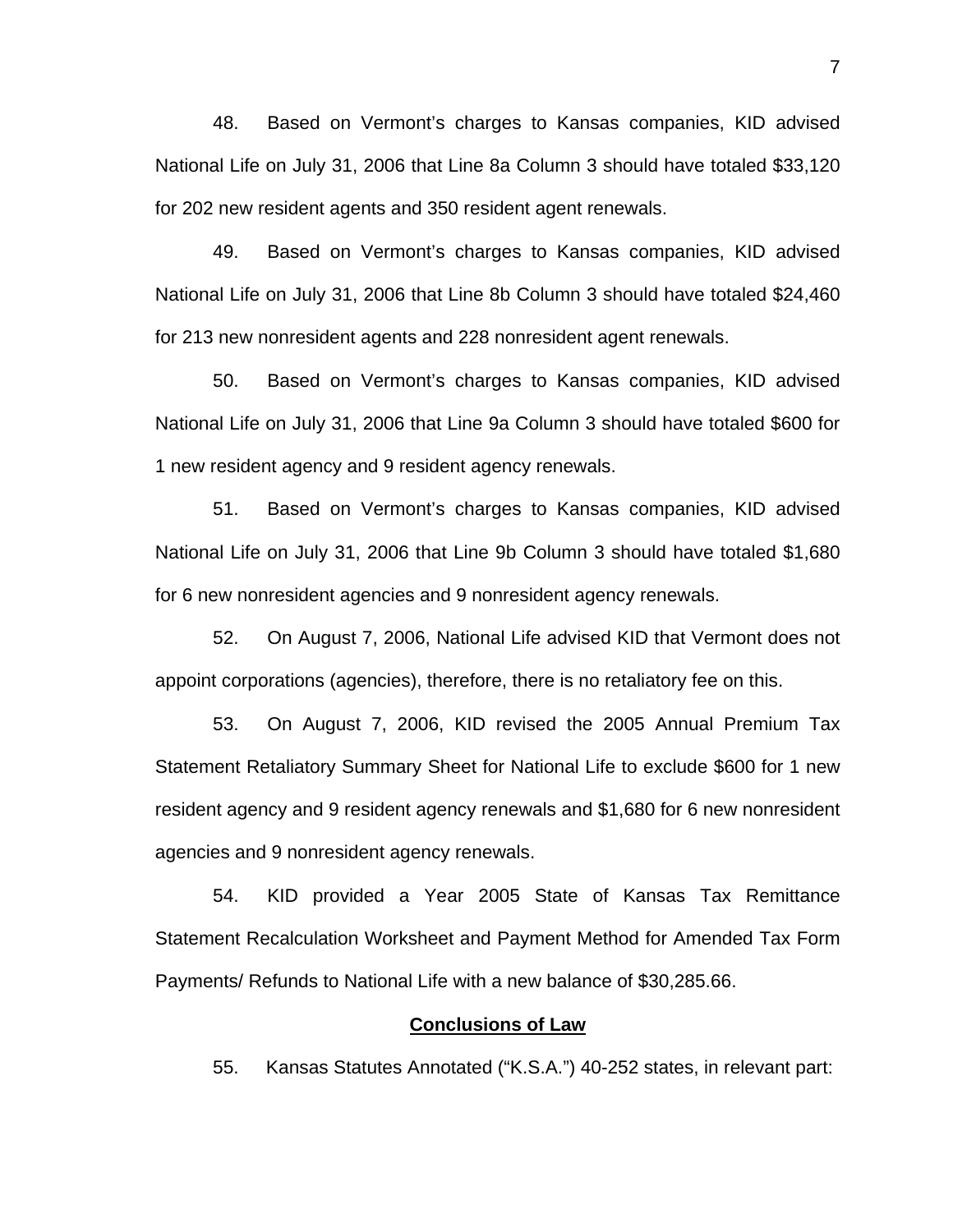Every insurance company… doing business in this state shall pay to the commissioner of insurance fees and taxes specified in the following schedule:

 $\mathsf{D}$ 

*Insurance companies organized under the laws of any other state, territory or country:* …all such companies shall pay \$5 for each agent certified by the company, except as otherwise provided by law…

56. K.S.A. 40-253 states, in relevant part:

 Whenever the existing or future laws of any other state or country shall require from insurance companies or fraternal benefit societies organized under the laws of this state, applying to do business in such other state or country,… any payment for taxes, fines, penalties, certificates of authority, licenses, fees,… greater than the amount required for such purpose from insurance companies or agents of other states by the then existing laws of this state, then, and in every case, all companies and agents of any such state or country, doing business in this state shall… pay to the commissioner of insurance for taxes, fines, penalties, certificates of authority, licenses, fees,… an amount equal to the amount of such charges and payments imposed by the laws of such other state or country upon the companies of this state and the agents thereof…

57. K.S.A. 2005 Supp. 40-4912 states, in relevant part:

(a) Any company authorized to transact business in this state may…appoint such insurance agent as the insurance agent of the company under the license in effect for the insurance agent… A nonrefundable appointment or certification fee set forth in K.S.A. 40-252, and amendments thereto, shall be paid in accordance with the billing procedures established by the commissioner. Such procedures shall require payment of the fees annually, based on the number of insurance agents appointed during the calendar year preceding the return. The certification fees required by K.S.A. 40-252, and amendments thereto, shall be due for all insurance agents appointed by the company during the preceding calendar year…

(b) Certification of other than an individual insurance agent will automatically include each licensed insurance agent who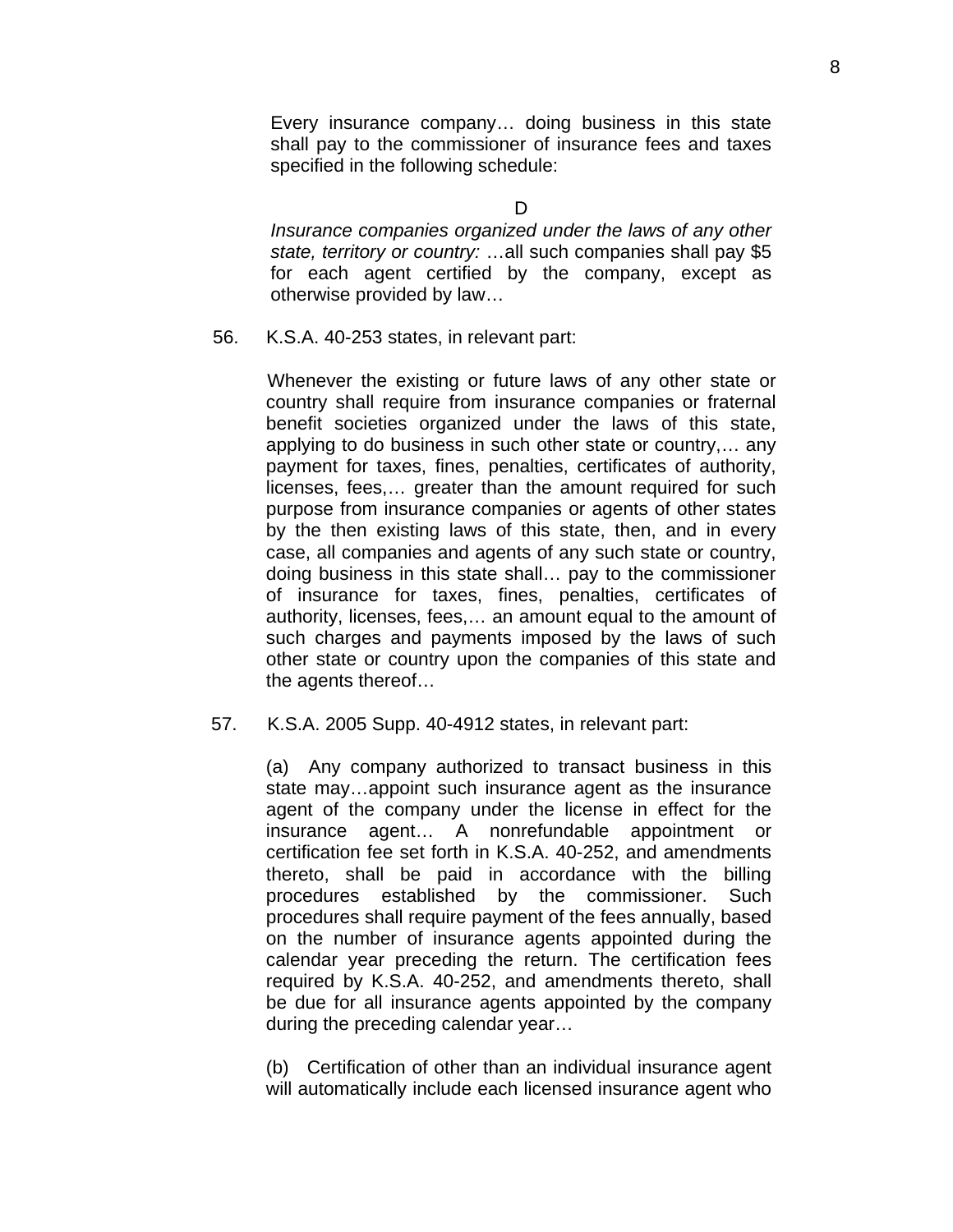is an officer, director, partner, employee or otherwise legally associated with the corporation, association, partnership or other legal entity appointed by the company. The required annual certification fee shall be paid for each licensed insurance agent certified by the company and the prescribed reporting form shall be returned at the same time the company files its tax returns as required by K.S.A. 40-252, and amendments thereto…

58. Based on the information contained in paragraphs three (3) through fifty-four (55) above, National Life Insurance Company is required to pay retaliatory taxes in the amount of \$60.00 for each resident agent and nonresident agent in accordance with K.S.A. 40-253.

# **IT IS THEREFORE, BY THE COMMISSIONER OF INSURANCE, ORDERED THAT:**

1. National Life Insurance Company shall remit to the Kansas Insurance Department, within 15 working days from the date of this order, \$30,285.66 that is currently outstanding for retaliatory charges for the Year 2005 in accordance with the Year 2005 State of Kansas Tax Remittance Statement Recalculation Worksheet and Payment Method for Amended Tax Form Payments/ Refunds.

2. The Commissioner of Insurance retains jurisdiction over this matter to issue any and all further Orders deemed appropriate or to take such further action as necessary to dispose of this matter.

## **Notice of Right to Hearing or Appeal**

You are entitled to a hearing pursuant to K.S.A. § 77-537, the Kansas Administrative Procedure Act. If you desire a hearing, you must file a written request for a hearing with:

John W. Campbell, General Counsel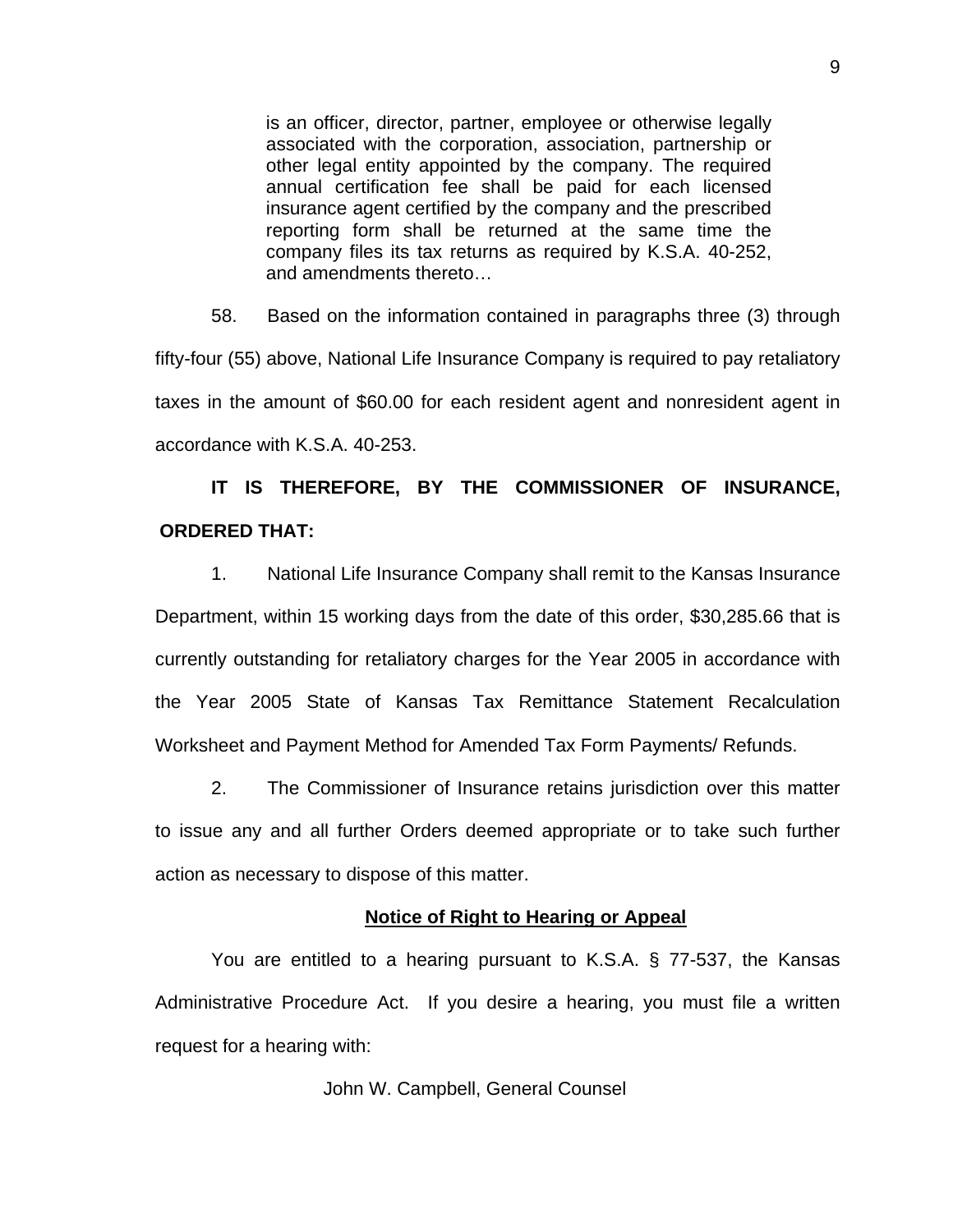Kansas Insurance Department 420 S.W. 9th Street Topeka, Kansas 66612.

This request must be filed within fifteen (15) business days from the date of service of this Order. If you request a hearing, the Kansas Insurance Department will notify you of the time and place of the hearing and information on the procedures, right of representation, and other rights of parties relating to the conduct of the hearing, before commencement of same.

If a hearing is not requested in the time and manner stated above, this Order shall become effective as a Final Order upon the expiration of time for requesting a hearing, pursuant to K.S.A. § 77-613, unless a petition for judicial review is filed. In the event that you file a petition for judicial review, pursuant to K.S.A. § 77-613(e), the agency officer to be served on behalf of the Kansas Insurance Department is:

> John W. Campbell, General Counsel Kansas Insurance Department 420 S.W. 9th Street Topeka, Kansas 66612.

**IT IS SO ORDERED THIS \_20th\_ DAY OF OCTOBER, 2006, IN THE CITY OF TOPEKA, COUNTY OF SHAWNEE, STATE OF KANSAS.** 



 \_/s/ Sandy Praeger\_\_\_\_\_\_\_\_\_\_\_\_\_\_\_\_\_ Sandy Praeger Commissioner of Insurance

 $\angle$ s/ John W. Campbell John W. Campbell